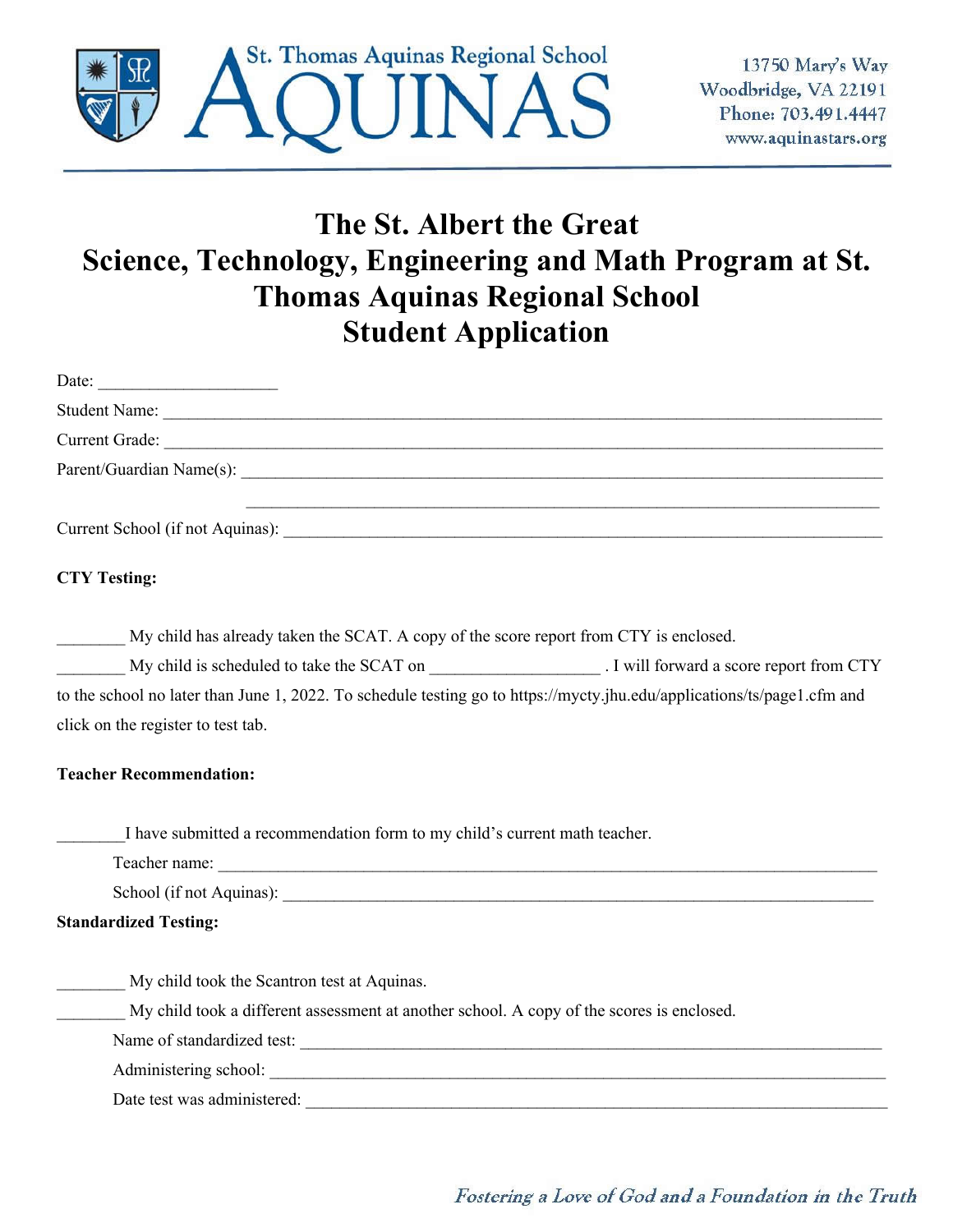

## **Math Averages:**

My child is currently enrolled at Aquinas. A copy of the final report card will be on file.

\_\_\_\_\_\_\_\_ My child is currently enrolled at another school. A copy of the final report card with a final average grade will be sent to the school by June 24, 2022.

 $Parent(s)/Guardian(s)$  Signature:

| Student Signature:     |  |  |
|------------------------|--|--|
| Parent/Guardian Email: |  |  |
| Phone Number:          |  |  |
| Date:                  |  |  |

Please submit the application, parent/guardian questionnaire, student questionnaire, and any other supporting documentation to:

> St. Thomas Aquinas Regional School ATTN: STEM Application 13750 Mary's Way Woodbridge, VA 22191

## **Application Deadline: May 7, 2021**

Thank you!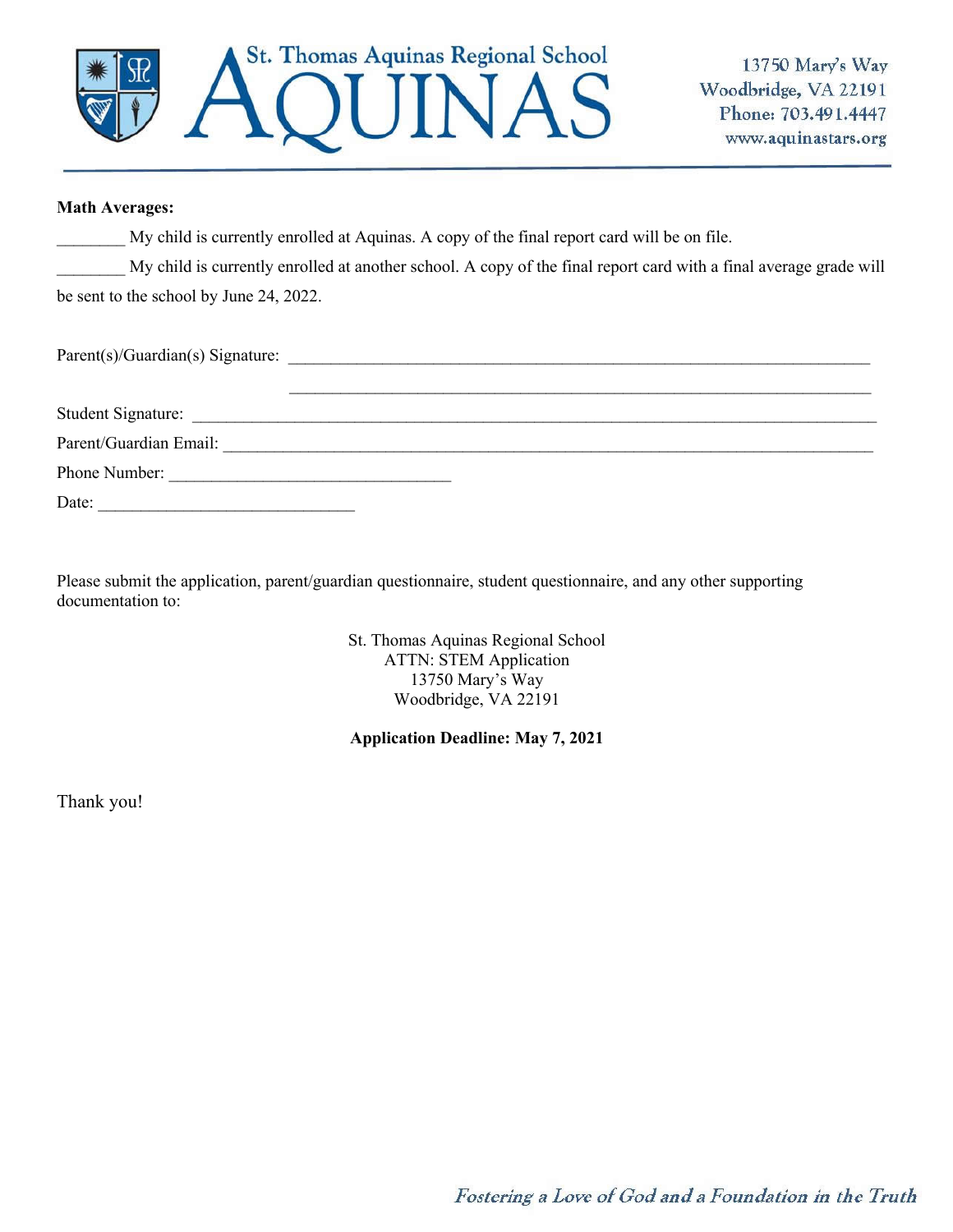

## **St. Albert the Great STEM Program Student Recommendation Form, Grades 4-5**

|                                                                                                                           |       |                                  |      | is applying for admission to the St. Albert the Great Science, Technology, |
|---------------------------------------------------------------------------------------------------------------------------|-------|----------------------------------|------|----------------------------------------------------------------------------|
| Engineering, and Math Program for grade The administration would greatly appreciate your cooperation in                   |       |                                  |      |                                                                            |
| giving as full an appraisal as possible of this student's performance. These comments are especially helpful in assessing |       |                                  |      |                                                                            |
| an applicant's qualifications. Please complete and return the recommendation to the school office at your earliest        |       |                                  |      |                                                                            |
| convenience. All replies will be kept confidential.                                                                       |       |                                  |      |                                                                            |
| Teacher Name:                                                                                                             |       |                                  |      |                                                                            |
| School name (if not Aquinas)                                                                                              |       |                                  |      |                                                                            |
| School address (if not Aquinas)                                                                                           |       |                                  |      |                                                                            |
| City                                                                                                                      | State | $\mathop{\mathrm{Zip}}\nolimits$ |      |                                                                            |
| Parent/Guardian Signature                                                                                                 |       |                                  | Date |                                                                            |

The following to be completed by the student's current math teacher: Please place an X on the scale for each characteristic of the student.

| Characteristic                                     | Always/Good | Never/Poor |
|----------------------------------------------------|-------------|------------|
| Attentiveness in class                             |             |            |
| Completes homework                                 |             |            |
| Participates in class                              |             |            |
| Works independently                                |             |            |
| Mathematical aptitude                              |             |            |
| Scientific aptitude                                |             |            |
| Academically motivated                             |             |            |
| Appropriate maturity for age                       |             |            |
| Appropriate academic discipline                    |             |            |
| Manages time well                                  |             |            |
| Shows respect for teachers,<br>parents, and others |             |            |